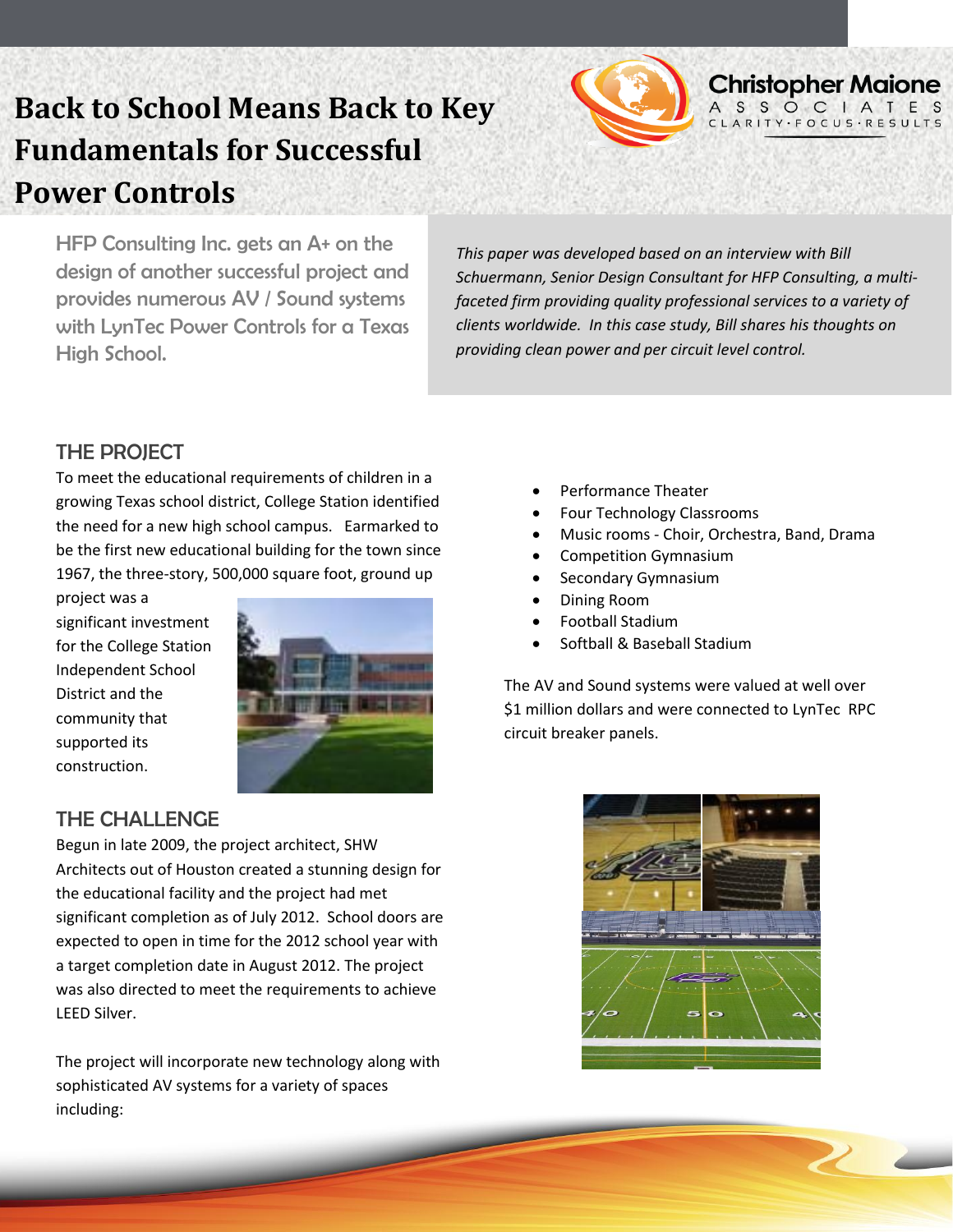The scope of work for the performance areas included the design of systems for the school's Choir, Orchestra, Band and Drama Rooms as well as a 300 seat full performing arts center that will be used to host both school and other local College Station community events once the school is opened.

HFP worked closely with the College Station AV team along with Covenant Communications, the local Houston based AV System Integrator to ensure that all specifications were adhered to exactly.

Throughout the entire project, clean power was a key prerequisite and the control of it an important element to meeting project directives.

## THE PRODUCT **SOLUTIONS**

The HFP team selected LynTec RPC Panels with IP and RS232 control for all



circuit breaker panels supporting the AV system. The panels were specified by HFP by model, size and circuit needs and carried under

# LynTec

the M/E/P section of the master specifications for the building.

The RPC panels provide a way to access and control the AV / sound equipment and enable the proper sequencing for turning on and off systems.

Monitoring and control capabilities include connection to the Crestron

control system via a touch panel and also direct connection over IP.





# ABOUT HFP

With offices in the United States and Canada, HFP provides acoustical consulting services for major industrial, infrastructure and architectural clients. Founded in 1979, HFP has successfully completed more than 2800 acoustical engineering projects in 19 countries on 6 continents.

Audiovisual, control and engineering services include:

- Total sound and video system design for live performance, recording, permanent commercial installation, background music, public address, speech reinforcement, and specialty applications
- Control system design for any degree of A/V system complexity and any desirable automation
- Computer modeling showing loudspeaker locations, coverage patterns, and a host of acoustical room response data including auralizations of speech and music with the room's reverberant field

For more information on the firm, visit their website at www.hfpconsultants.com.

# ABOUT BILL SCHUERMANN

Bill Schuermann is a Senior Associate Design Consultant for HFP Acoustical Consultants, Inc. Located in Houston, Texas, Bill and the firm take pride in their extensive project experience and acoustical expertise. As an integral part of a respected independent consulting firm, Bill is committed to forging long-term, trusting client relationships. To contact Bill, reach him at [bill@hfpacoustical.com.](mailto:bill@hfpacoustical.com)